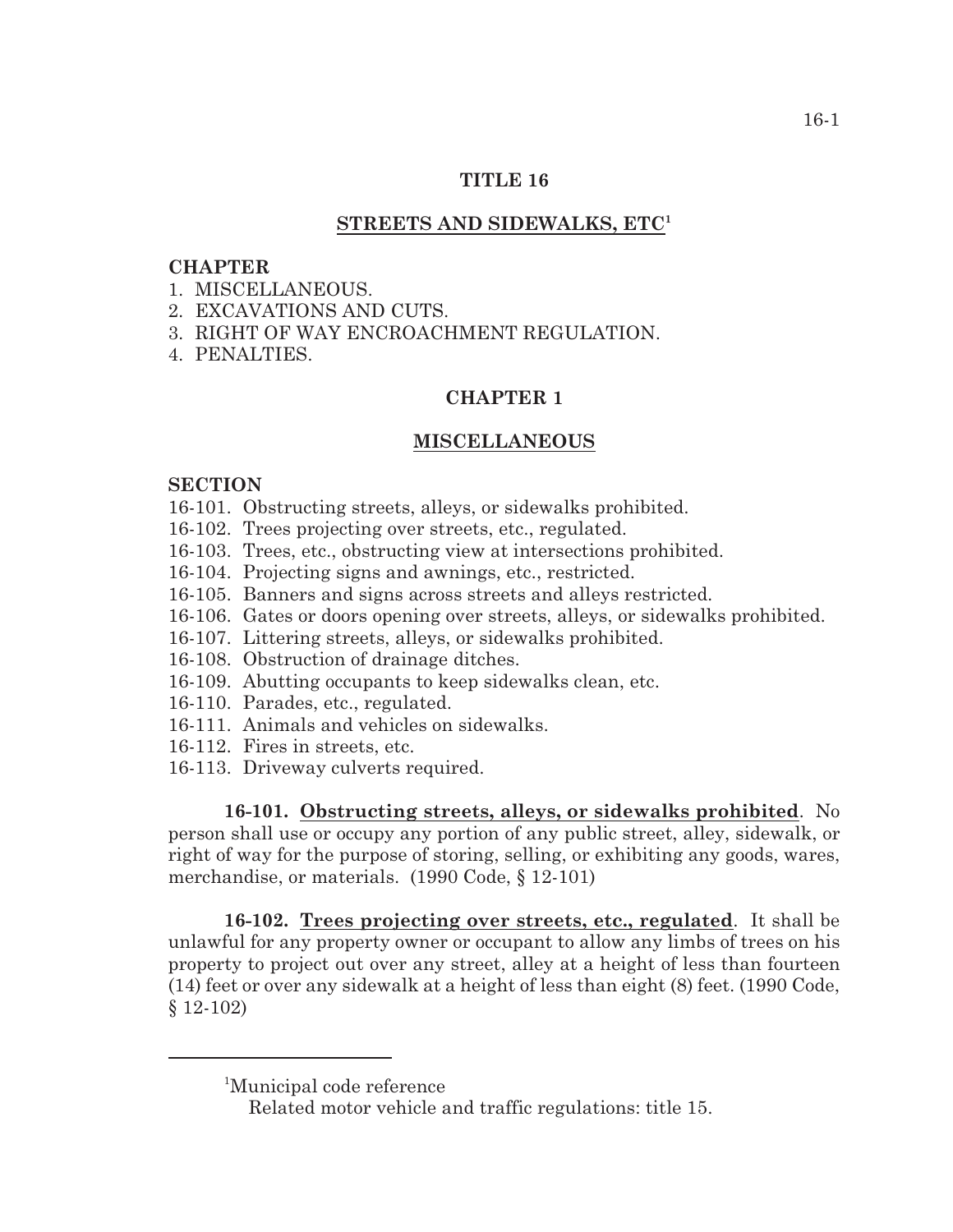**16-103. Trees, etc., obstructing view at intersections prohibited**. It shall be unlawful for any property owner or occupant to have or maintain on his property any tree, shrub, sign, or other obstruction which prevents persons driving vehicles on public streets or alleys from obtaining a clear view of traffic when approaching an intersection. (1990 Code, § 12-103)

**16-104. Projecting signs and awnings, etc., restricted**. Signs, awnings, or other structures which project over any street or other public way shall be erected subject to the requirements of the building code.<sup>1</sup> (1990 Code,  $§ 12-104)$ 

**16-105. Banners and signs across streets and alleys restricted**. It shall be unlawful for any person to place or have placed any banner or sign across any public street or alley except when expressly authorized by the board of mayor and aldermen after a finding that no hazard will be created by such banner or sign. (1990 Code, § 12-105)

**16-106. Gates or doors opening over streets, alleys, or sidewalks prohibited**. It shall be unlawful for any person owning or occupying property to allow any gate or door to swing open upon or over any street, alley, or sidewalk except when required by law. (1990 Code, § 12-106)

**16-107. Littering streets, alleys, or sidewalks prohibited**. It shall be unlawful for any person to litter, place, throw, track, or allow to fall on any street, alley, or sidewalk any refuse, glass, tacks, mud, or other objects or materials which are unsightly or which obstruct or tend to limit or interfere with the use of such public ways and places for their intended purposes. (1990) Code, § 12-107)

**16-108. Obstruction of drainage ditches**. It shall be unlawful for any person to permit or cause the obstruction of any drainage ditch in any public right of way. (1990 Code, § 12-108)

**16-109. Abutting occupants to keep sidewalks clean, etc**. The occupants of property abutting on a sidewalk are required to keep the sidewalk clean. Also, immediately after a snow or sleet, such occupants are required to remove all accumulated snow and ice from the abutting sidewalk. (1990 Code, § 12-109)

<sup>&</sup>lt;sup>1</sup>Municipal code reference

Building code: title 12, chapter 1.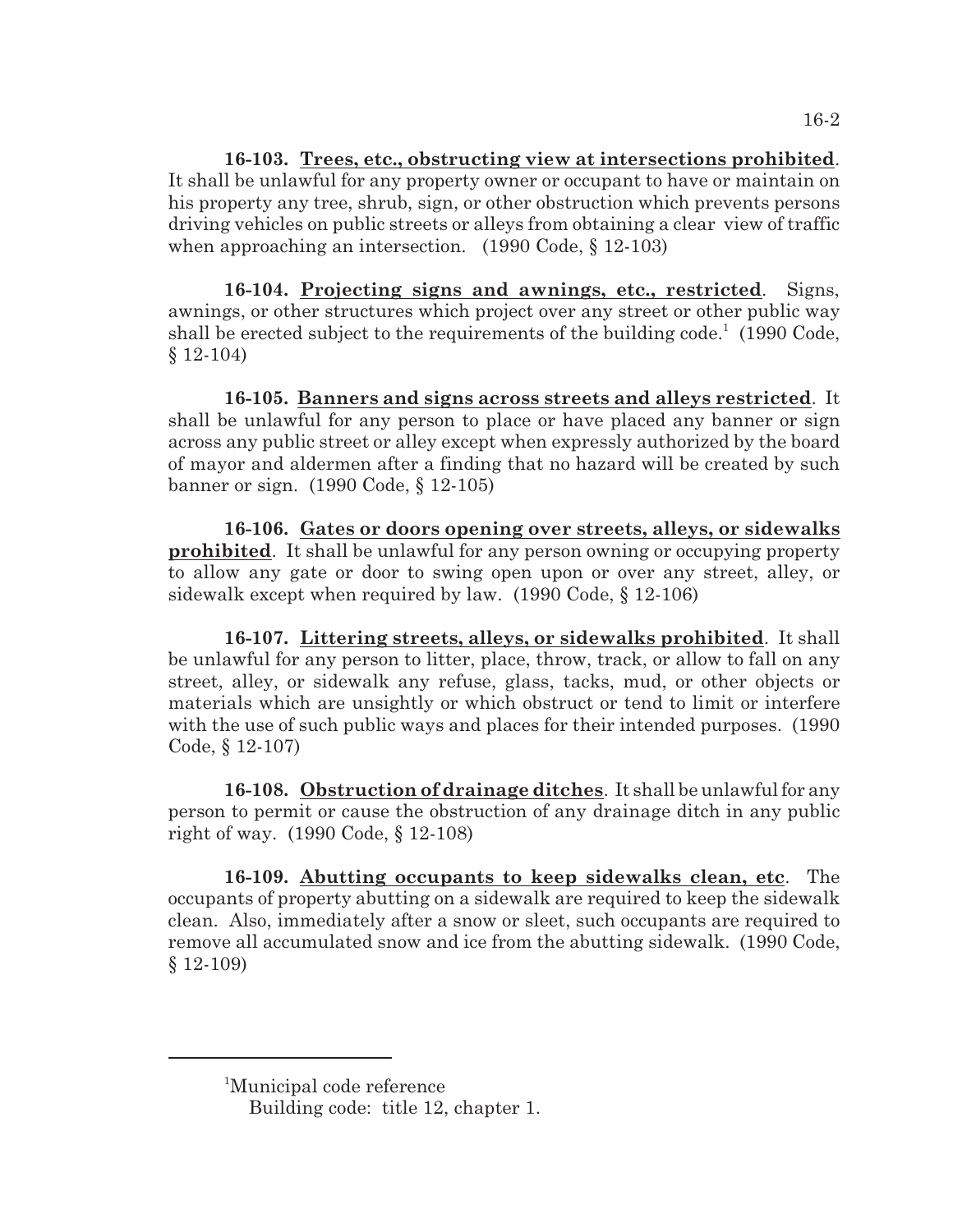**16-110. Parades, etc., regulated**. It shall be unlawful for any club, organization, or other group to hold any meeting, parade, demonstration, or exhibition on the public streets without some responsible representative first securing a permit from the town recorder. (1990 Code, § 12-110)

**16-111. Animals and vehicles on sidewalks**. It shall be unlawful for any person to ride, lead, or tie any animal, or ride, push, pull, or place any vehicle across or upon any sidewalk in such manner as unreasonably interferes with or inconveniences pedestrians using the sidewalk. It shall also be unlawful for any person knowingly to allow any minor under his control to violate this section. (1990 Code, § 12-112)

**16-112. Fires in streets, etc**. It shall be unlawful for any person to set or contribute to any fire in any public street, alley, or sidewalk. (1990 Code, § 12-113)

**16-113. Driveway culverts required**. All driveways connecting with a street or roadway within the corporate limits shall be constructed with a minimum fifteen (15) inch drainage pipe under said driveway at its connection to said street or roadway unless deemed unnecessary and exempted by the building inspector. Such exemption shall be recorded with the town's city recorder. (1990 Code, § 12-114, modified)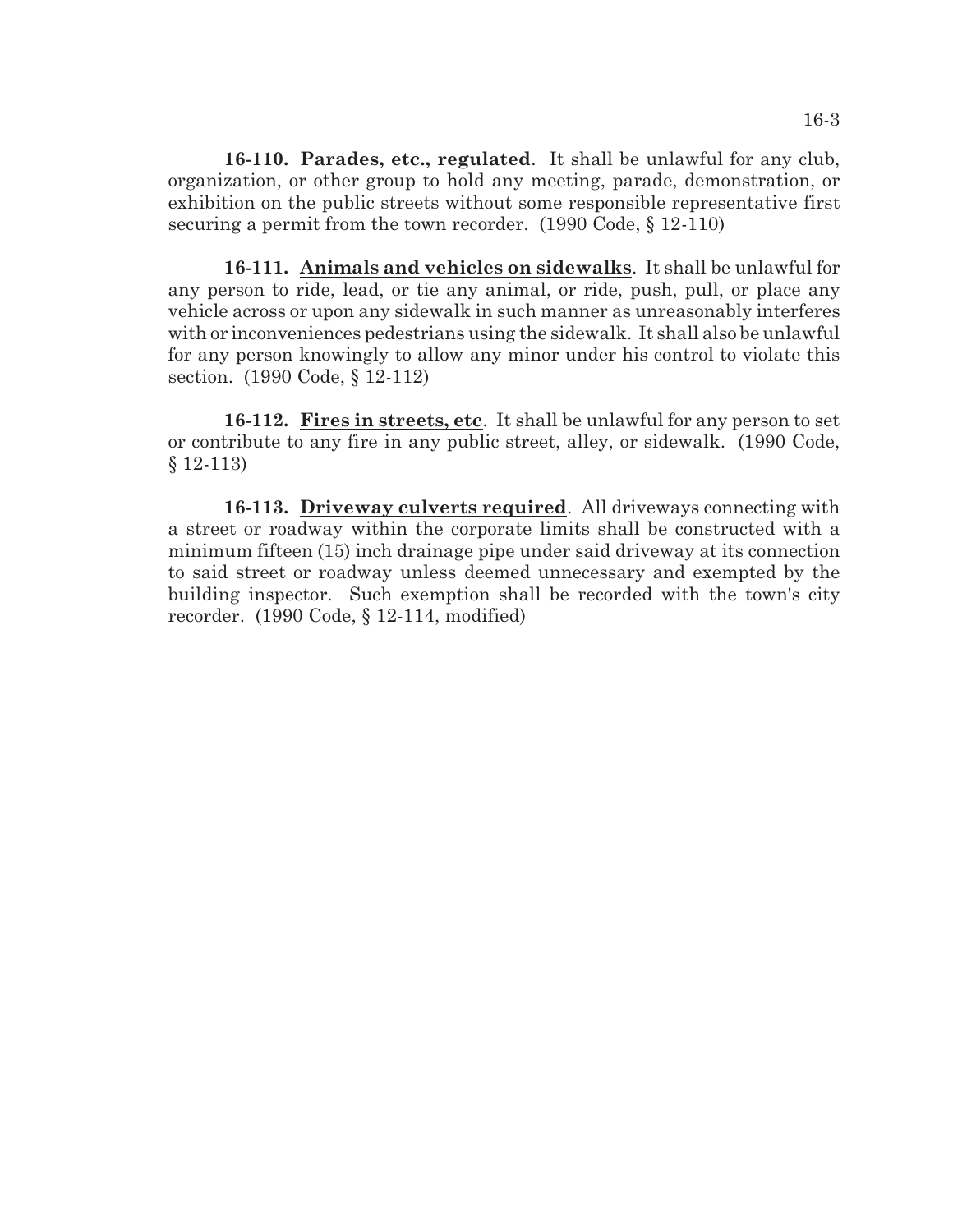#### **CHAPTER 2**

### **EXCAVATIONS AND CUTS<sup>1</sup>**

#### **SECTION**

- 16-201. Permit required.
- 16-202. Applications.
- 16-203. Fee.
- 16-204. Deposit or bond.
- 16-205. Safety restrictions on excavations.
- 16-206. Restoration of streets, etc.
- 16-207. Insurance.
- 16-208. Time limits.
- 16-209. Supervision.

**16-201. Permit required**. It shall be unlawful for any person, firm, corporation, association, or others, including utility districts to make any excavation in any street, alley, or public place, or to tunnel under any street, alley, or public place without having first obtained a permit as herein required, and without complying with the provisions of this chapter; and it shall also be unlawful to violate, or vary from, the terms of any such permit; provided, however, any person maintaining pipes, lines, or other underground facilities in or under the surface of any street may proceed with an opening without a permit when emergency circumstances demand the work to be done immediately and a permit cannot reasonably and practicably be obtained beforehand. The person shall thereafter apply for a permit on the first regular business day on which the office of the town recorder is open for business, and said permit shall be retroactive to the date when the work was begun. (1990 Code, § 12-201)

**16-202. Applications**. Applications for such permits shall be made to the town recorder, or such person as he may designate to receive such applications, and shall state thereon the location of the intended excavation or tunnel, the size thereof, the purpose thereof, the person, firm, corporation, association, or others doing the actual excavating, the name of the person, firm, corporation, association, or others for whom the work is being done, and shall contain an agreement that the applicant will comply with all ordinances and laws relating to the work to be done. Such application shall be rejected or

<sup>&</sup>lt;sup>1</sup>State law reference

This chapter was patterned substantially after the ordinance upheld by the Tennessee Supreme Court in the case of City of Paris, Tennessee v. Paris-Henry County Public Utility District, 207 Tenn. 388, 340 S.W.2d 885 (1960).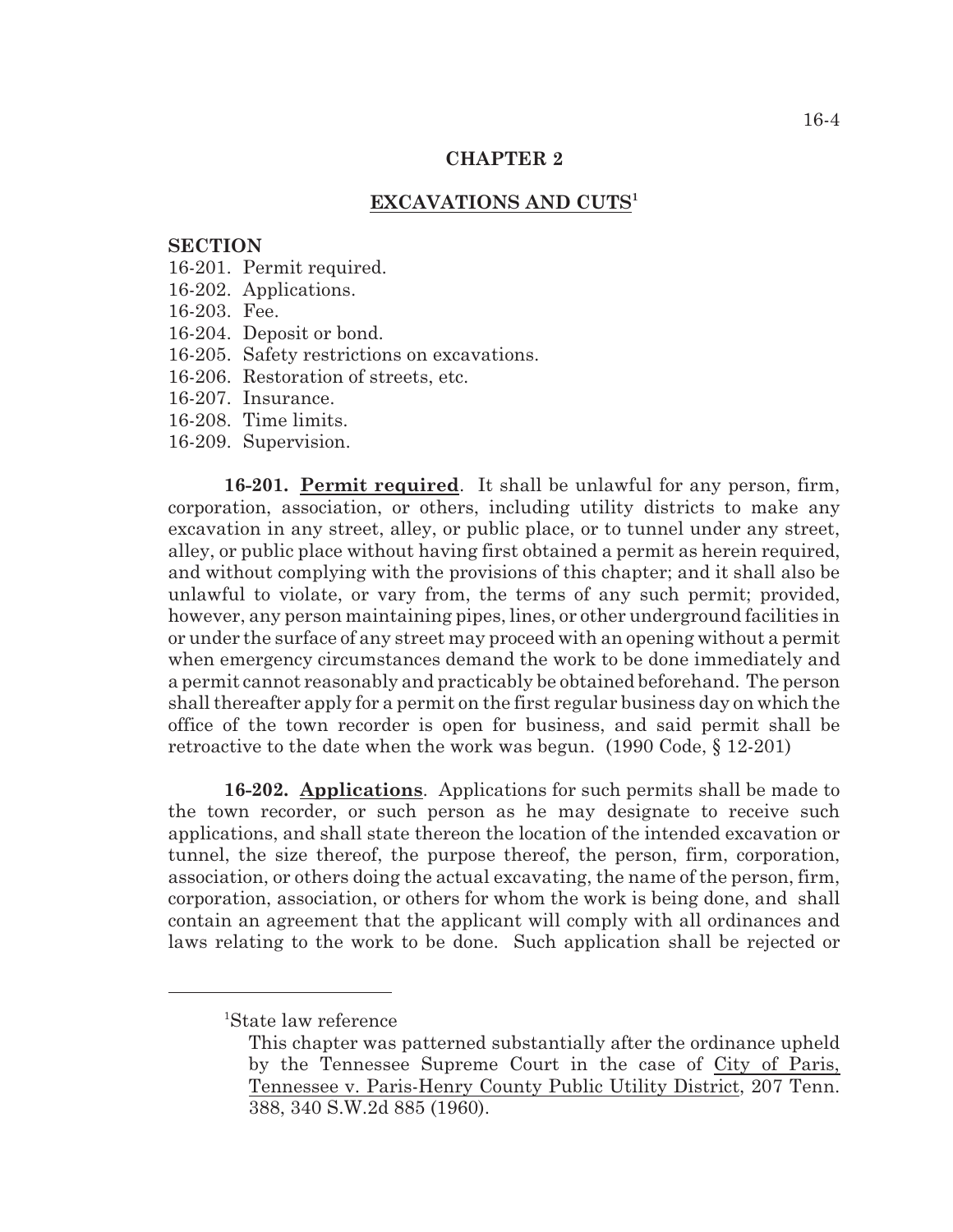approved by the recorder within twenty-four (24) hours of its filing. (1990 Code, § 12-202)

**16-203. Fee**. The fee for such permits shall be twenty dollars (\$20.00). (1990 Code, § 12-203)

**16-204. Deposit or bond**. No such permit shall be issued unless and until the applicant therefor has deposited with the town recorder a cash deposit. The deposit shall be in the sum of five hundred dollars (\$500.00) if no pavement is involved or one thousand dollars (\$1,000.00) if the excavation is in a paved area and shall insure the proper restoration of the ground and laying of the pavement, if any. Where the amount of the deposit is clearly inadequate to cover the cost of restoration, the town recorder may increase the amount of the deposit to an amount considered by him to be adequate to cover the cost. From this deposit shall be deducted the expense to the town of relaying the surface of the ground or pavement, and of making the refill if this is done by the town or at its expense. The balance shall be returned to the applicant without interest after the tunnel or excavation is completely refilled and the surface or pavement is restored.

In lieu of a deposit the applicant may deposit with the town recorder a surety bond in such form and amount as the town recorder shall deem adequate to cover the costs to the town if the applicant fails to make proper restoration. (1990 Code, § 12-204)

**16-205. Safety restrictions on excavations**. Any person, firm, corporation, association, or others making any excavation or tunnel shall do so according to the terms and conditions of the application and permit authorizing the work to be done. Sufficient and proper barricades and lights shall be maintained to protect persons and property from injury by or because of the excavation being made. If any sidewalk is blocked by any such work, a temporary sidewalk shall be constructed and provided which shall be safe for travel and convenient for users. (1990 Code, § 12-205)

**16-206. Restoration of streets, etc**. Any person, firm, corporation, association, or others making any excavation or tunnel in or under any street, alley, or public place in this town shall restore the street, alley, or public place to its original condition except for the surfacing, which shall be done by the town, but shall be paid for promptly upon completion by such person, firm, corporation, association, or others for which the excavation or tunnel was made. In case of unreasonable delay in restoring the street, alley, or public place, the town recorder shall give notice to the person, firm, corporation, association, or others that unless the excavation or tunnel is refilled properly within a specified reasonable period of time, the town will do the work and charge the expense of doing the same to such person, firm, corporation, association, or others. If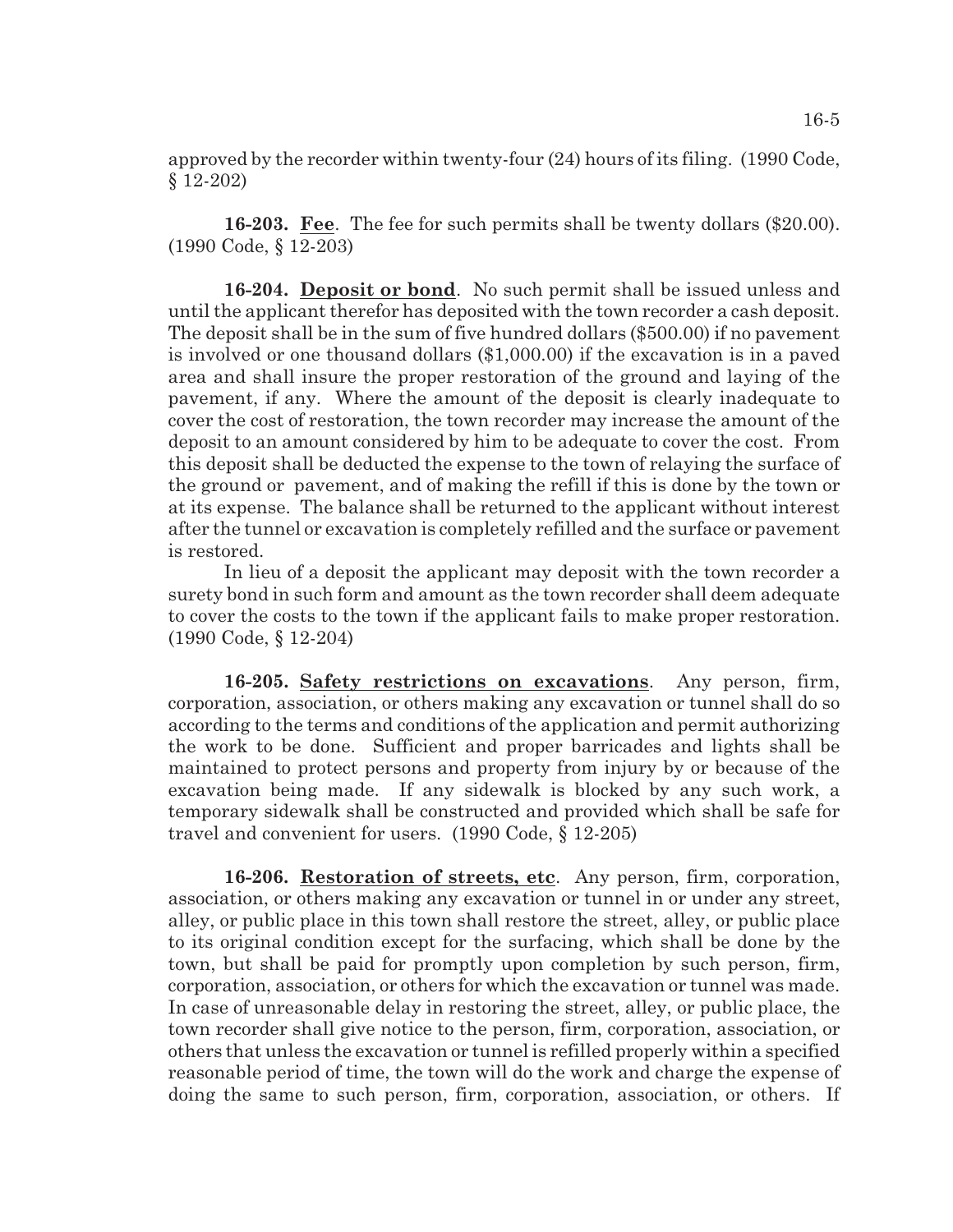within the specified time the conditions of the above notice have not been complied with, the work shall be done by the town, an accurate account of the expense involved shall be kept, and the total cost shall be charged to the person, firm, corporation, association, or others who made the excavation or tunnel. (1990 Code, § 12-206)

**16-207. Insurance**. In addition to making the deposit or giving the bond hereinbefore required to insure that proper restoration is made, each person applying for an excavation permit shall file a certificate of insurance indicating that he is insured against claims for damages for personal injury as well as against claims for property damage which may arise from or out of the performance of the work, whether such performance be by himself, his subcontractor, or anyone directly or indirectly employed by him. Such insurance shall cover collapse, explosive hazards, and underground work by equipment on the street, and shall include protection against liability arising from completed operations. The amount of the insurance shall be prescribed by the town recorder in accordance with the nature of the risk involved; provided, however, that the liability insurance for bodily injury shall not be less than \$130,000 for each person and \$350,000 for each accident, and for property damages not less than \$25,000 for any one (1) accident, and a \$75,000 aggregate. (1990 Code, § 12-207)

**16-208. Time limits**. Each application for a permit shall state the length of time it is estimated will elapse from the commencement of the work until the restoration of the surface of the ground or pavement, or until the refill is made ready for the pavement to be put on by the town if the town restores such surface pavement. It shall be unlawful to fail to comply with this time limitation unless permission for an extension of time is granted by the town recorder. (1990 Code, § 12-208)

**16-209. Supervision**. The person designated by the board of mayor and aldermen shall from time to time inspect all excavations and tunnels being made in or under any public street, alley, or other public place in the town and see to the enforcement of the provisions of this chapter. Notice shall be given to him at least ten (10) hours before the work of refilling any such excavation or tunnel commences. (1990 Code, § 12-209)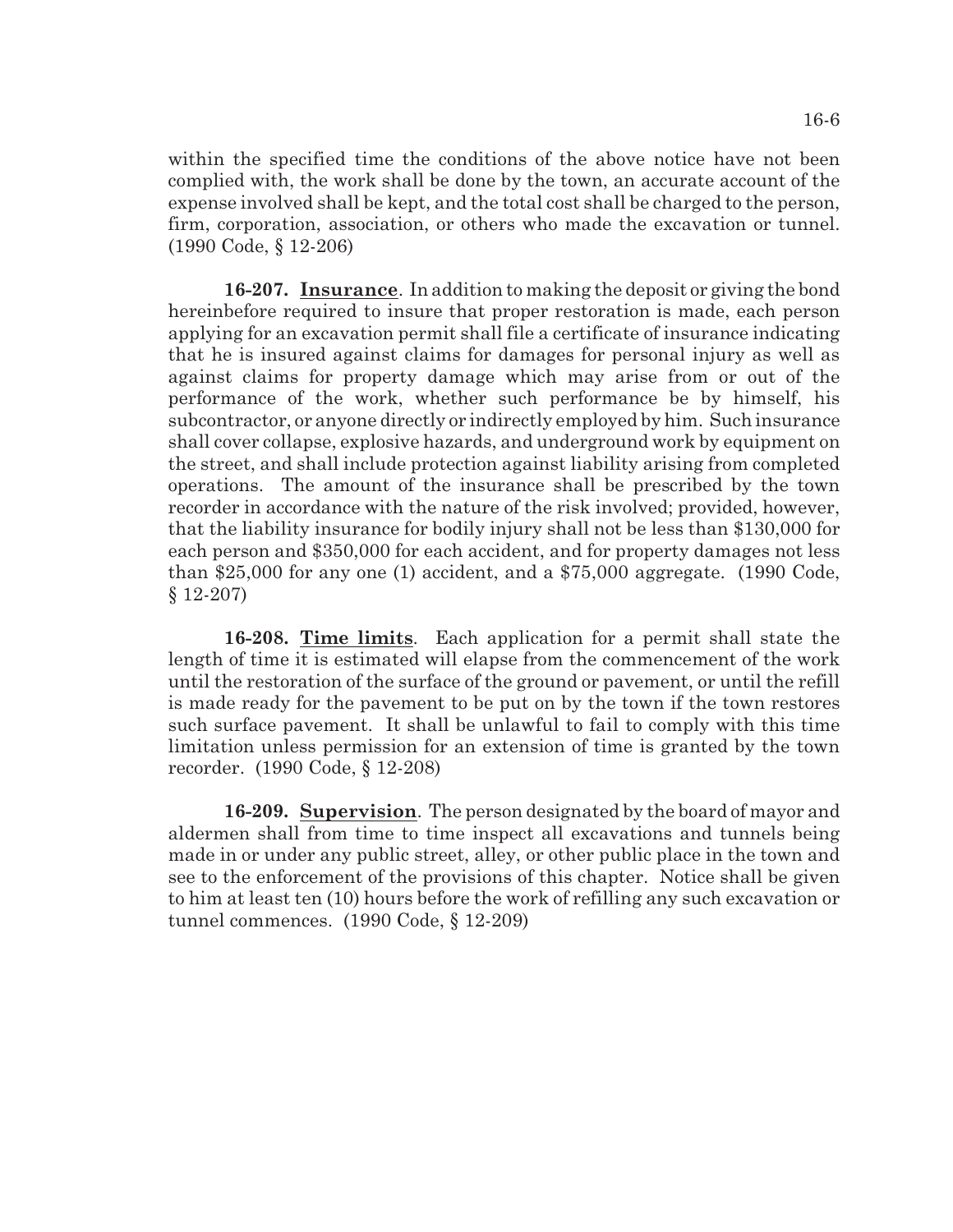## **CHAPTER 3**

## **RIGHT OF WAY ENCROACHMENT REGULATION**

## **SECTION**

16-301. Right of way encroachment regulations.

**16-301. Right of way encroachment regulations**. (1) No part of the street right-of-way should be used for servicing vehicles, displays or for conducting private business. All right-of-ways shall be kept clear of buildings, fences, business signs, parking areas, service equipment and appurtenances thereto. Parking may be permitted on the roadway only where specifically permitted, as posted by the town.

Each roadside business establishment shall provide parking and storage space off the right-of-way so as not to impede the use of a business driveway or hinder traffic upon a thoroughfare.

For business establishments at a corner street intersection, parking shall be restricted on each street between the intersection and nearest driveway.

(2) Violators of subsection (1) above shall be subject to a fine of not less than ten dollars (\$10.00), nor more than fifty dollars (\$50.00) in the municipal court of the town or as prescribed by a court of legal jurisdiction for the Town of Pegram.

(3) All driveways shall be constructed in a manner which will not impair drainage within the street right-of-way, nor alter the stability of the roadway subgrade. Further, driveways constructed shall neither impair nor materially alter the drainage of adjacent areas. All culverts, catch basins, drainage channels and other drainage structures required within the right-ofway and under driveways as a result of any property being developed within the town shall be installed in accordance with the standard cited within the subdivision regulations of the Town of Pegram, which are hereby incorporated by reference and in accordance with the town's zoning ordinance. All driveway culverts shall be a minimum diameter of 15 inches and a minimum length of 13 feet.

(4) No advertising structures, advertising signs or advertisements or sign of any nature whatsoever, except public signs erected by government agencies or utilities, shall be located within the street right-of-way limits and shall in all cases comply within the regulations cited in § 4.080 of the town's zoning ordinance. Violators of this subsection shall be subject to a fine of not less than ten dollars (\$10.00) nor more than fifty dollars (\$50.00) in the municipal court of the town or as prescribed by a court of legal jurisdiction for the Town of Pegram.

(5) Any driveway installed along a city street shall be located so as to afford maximum sight distance and shall not constitute a safety hazard. Where a driveway is provided to a commercial establishment, the right-of-way and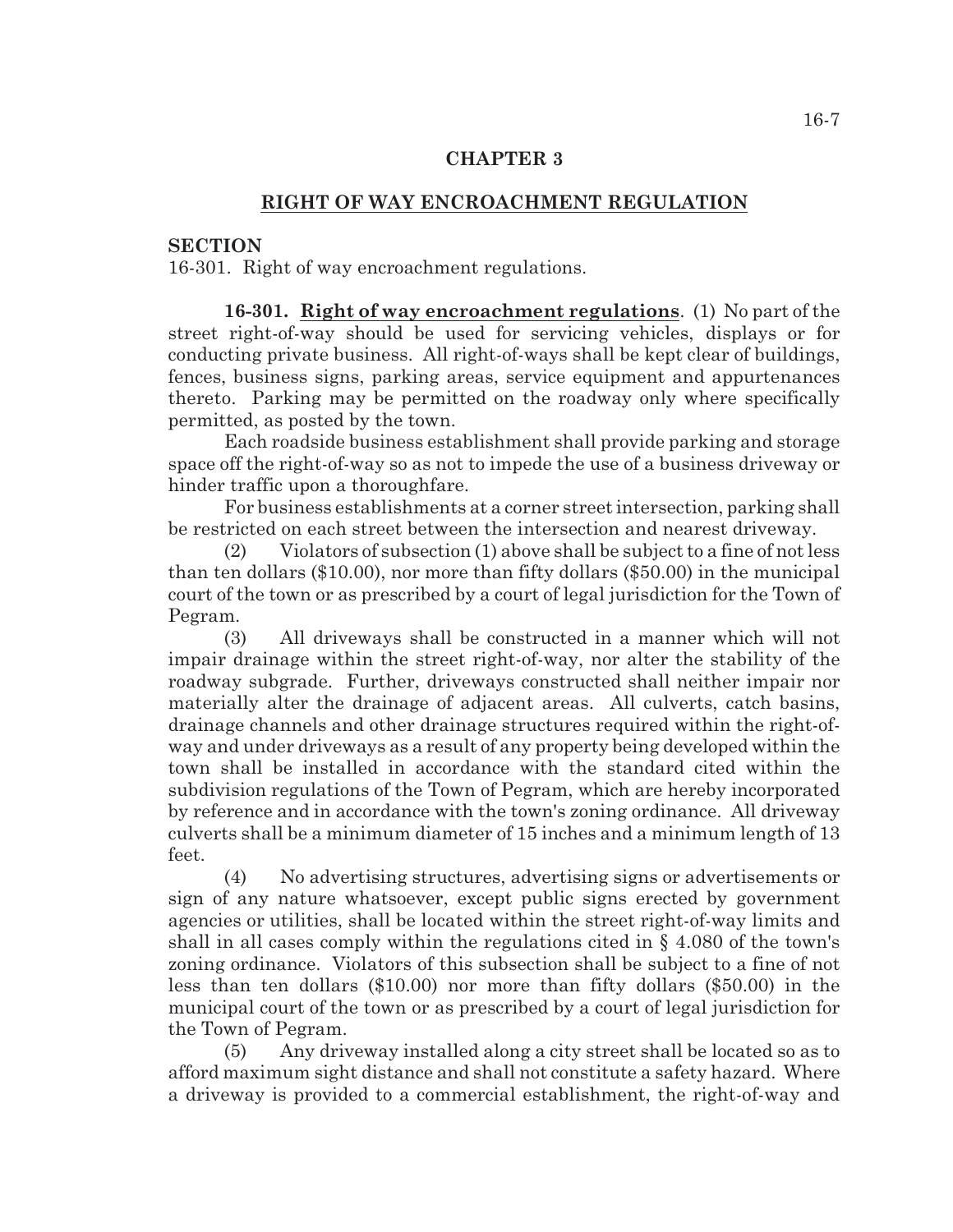adjacent border area shall be reasonably clear so that either the establishment or an appropriate sign located outside of the right-of-way can be seen at a sufficient distance to enable proper maneuvers on the part of drivers desiring to enter the establishment. The profile of a driveway and the grading of the right-of-way shall be such that a driver of a vehicle that is standing on the driveway may see a sufficient distance in both directions to enable him to enter the highway without creating a traffic hazard.

All improvements on property adjacent to street right-of-way shall have a sufficient setback so that parking, stopping and maneuvering on the right-ofway will be avoided by those patrons in vehicles entering business establishments.

Driveways for vehicles entering or leaving a residential development or establishment shall not interfere with the free movement of traffic or create a hazard upon a public street. Where feasible, driveways shall be located where there are not sharp curves, steep grades and where sight distances are adequate for safe traffic operations. Driveways shall not be located within intersections, rotaries and interchanges, or on streets immediately approaching such. Driveways shall also be located in such a manner that there will be no interference with the placement of signs, signals or other devices affecting traffic operation.

(6) The arrangement and alignment of driveways must be in such a manner that will complement the highway alignment, street profile and sight distance conditions. From the point where any driveway abuts the pavement of any street or highway, the slope of that driveway shall under no circumstance exceed a ten (10) percent grade for the first eighteen (18) feet of said driveway's point of abutment with the pavement of the street or highway in question. The permissible number, arrangement and width of driveways shall be governed in part by the street frontage abutting private property, and shall comply with the minimum access control requirements cited in § 3.090 of the Pegram Zoning Ordinance. The number of driveways provided shall be the minimum number required to serve the needs of the adjacent property. Frontages of 100 feet or less shall be limited to one driveway. No more than two (2) driveways will be provided to any single property tract or business establishment.

(7) Driveways shall be positioned to clear the frontage boundary lines by the specified minimum dimension. Where two driveways are provided for one frontage, the clear distance between driveways measured along the right-of-way lines shall not be less than 25 feet.

At an intersection of two streets, a driveway connecting each street with a corner property will be permitted, where essential, to conduct business on a corner tract, provided such driveways comply with the minimum access control requirements cited in § 3.090 of the Pegram Zoning Ordinance. Where the capacity of the street or streets is high, the driveway(s) should be located as far away from the intersection as possible.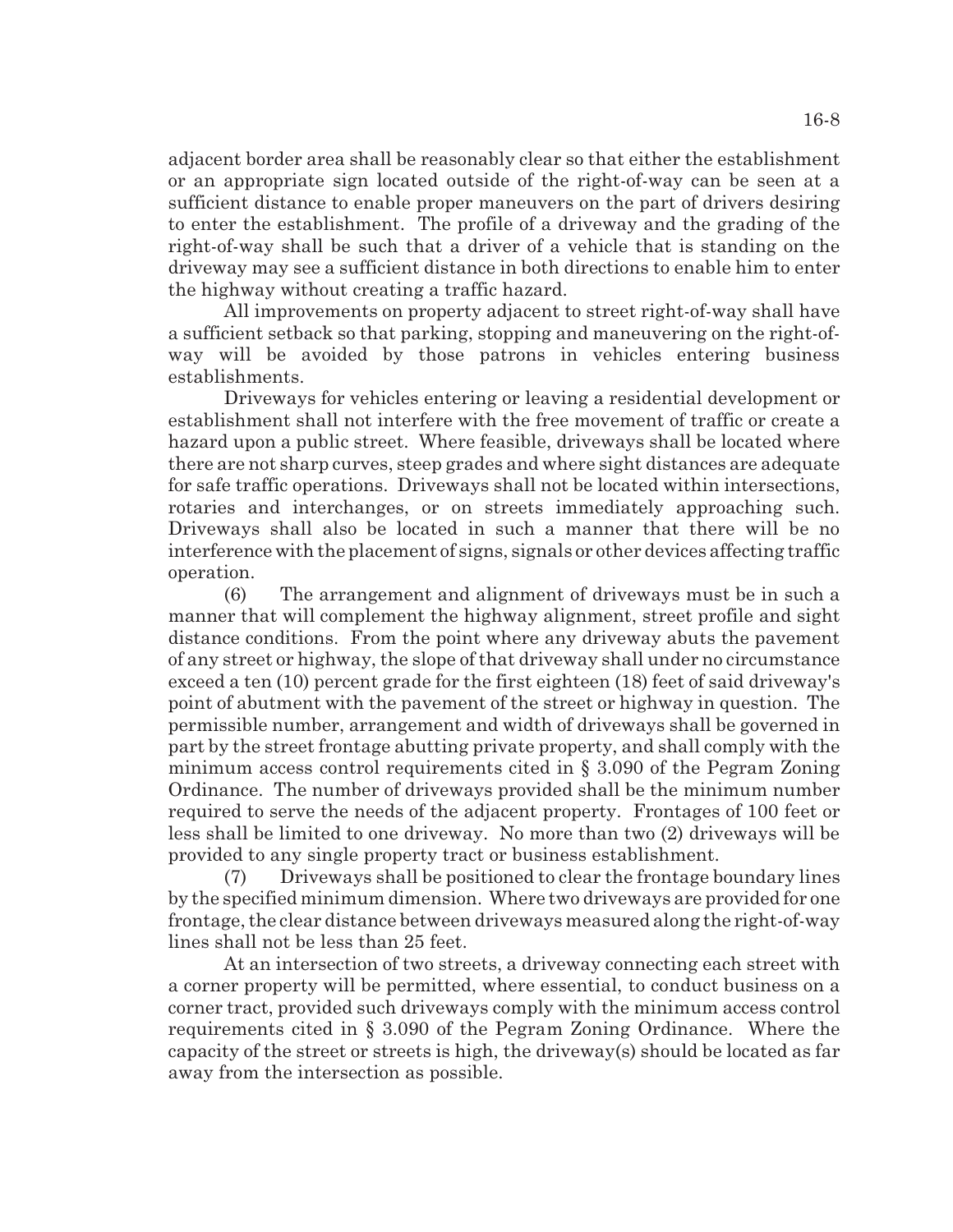(8) Whenever possible, all driveways shall be positioned at right angles to the public roadway.

(9) Before construction of a driveway commences off a city street, the applicant must first furnish to the building inspector a written request to construct a driveway and thereafter, furnish a graphic dimensional sketch illustrating the location of the applicant's property, a plot plan or simple layout of the applicant's property, especially as it relates to the proposed access design, and the proposed land usage of the applicant's property. Thereafter, it shall be the building inspector's responsibility to grant and issue a permit to the applicant so long as the same is in compliance with this chapter. The building inspector, may in his discretion, refer the applicant's request to the Pegram Planning Commission for review prior to construction.

(10) All future driveway connections shall be subject to the installation of approved headwalls upon driveway culverts which shall connect to public street or roadway. The required headwall installation shall be as is set forth in the subdivision regulations of the Town of Pegram, Tennessee, as amended, and its appendixes and exhibits thereto, to which reference is hereby made, and as fully set forth herein. (Ord. #1992-6, Sept. 1992, as amended by Ord. #1995-2, May 1995, modified)